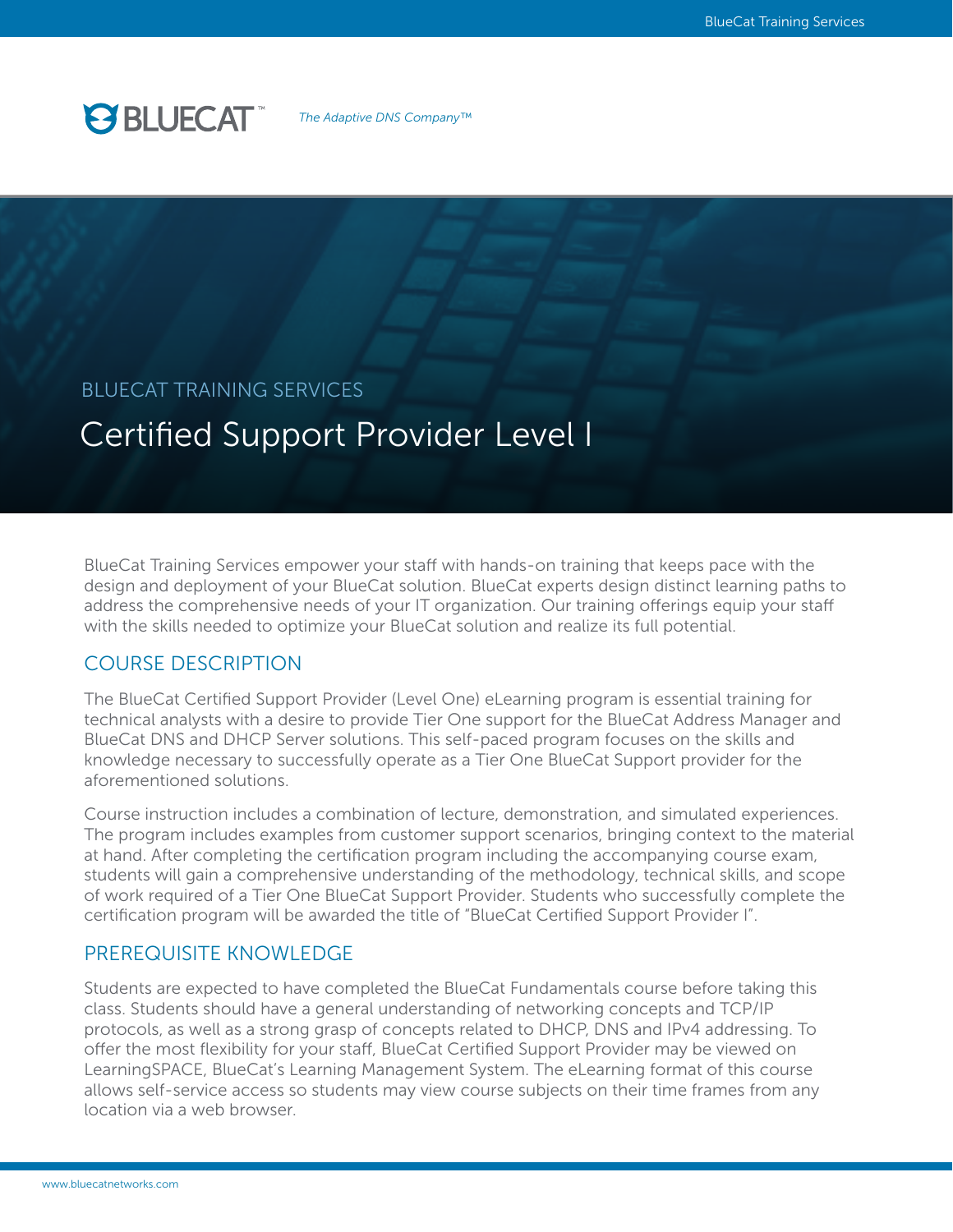## COURSE OBJECTIVES

Upon successful completion of the BlueCat Support Provider Course, attendees are able to:

- § Use BlueCat DNS and DHCP Server and Address Manager "under the hood" configuration and system files to troubleshoot issues
- **Use the Platform Service Manager to replicate customer issues within a lab environment**
- **Use the Datarake diagnostics tool and employ it in a Tier One support capacity**
- § Apply common Linux tools for general system diagnosis and to troubleshoot customer issues
- Use combinations of Linux commands with a focus on application from a Tier One support perspective
- § Apply a knowledge of common IPAM architectures and the underlying configuration files to support customers and troubleshoot service issues
- § Apply hardware troubleshooting procedures when assisting a customer with a BlueCat hardware specific support case
- Use Common "real world" Tier One level support cases and the techniques used to bring these cases to resolution

#### BLUECAT LINUX TOOLBOX

- § Navigate Within the Linux File System
- Move and Copy Files
- **Display and Concatenate Text Files**
- **Search and Filter Text Files**
- Isolate Columns of Data within a Text File
- List and Kill Running Processes

### APPLYING THE BLUECAT

#### LINUX TOOLBOX

- Apply Basic Search and Filter Techniques to Logs
- **Profile Logs for DNS Client Query Information**
- § Quickly Determine the Numbered File of a Zone
- List All Zones of a Specific Type
- **Quickly Identify Misbehaving DHCP Clients**

#### DNS/DHCP SERVER UNCOVERED

- Understand the Relationship of Common DNS/DHCP Server Service and Configuration Files
- Understand Common DNS/DHCP Server Configuration Files
- Understand Common DNS/DHCP Server Service Log Files
- Understand Deployment from a DNS/DHCP Server Perspective
- § Work with Deployment Validation Logs
- § Work with Other System Log

#### ADDRESS MANAGER UNDER THE HOOD

- **Observe Deployment from the Address Manager** Perspective
- Understand Notification User Interface Updates
- § Work with Address Manager Log Files
- Work with Address Manager Scripts
- Start and Stop Address Manager Services

#### PLATFORM SERVICE MANAGER

- Work with PSM Server and Service States
- § Use Basic PsmClient Syntax
- Observe PSM Restarting Service Automatically
- § Observe the Immutability of Protected .conf File
- Enable Override Mode in order to Modify Protected .conf File

#### DATARAKE DIAGNOSTICS

- Work with the Datarake Diagnostics Collector
- Understand the Datarake Archive Filename
- Work with the Contents of the Datarake Archive
- Utilize Captured Point-In-Time Diagnostics